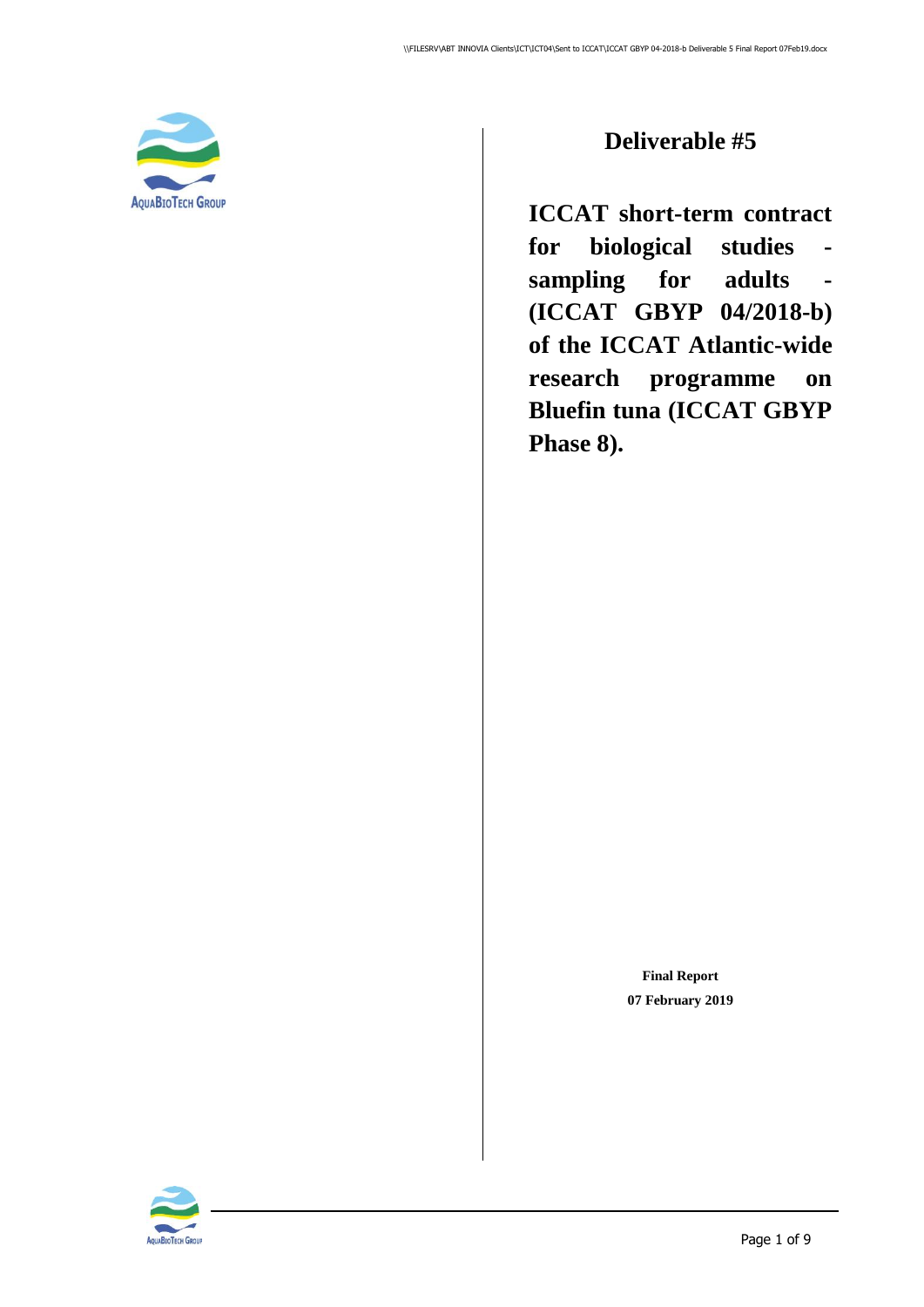# <span id="page-1-0"></span>**Contents**

| <b>Title Page</b> |  |  |
|-------------------|--|--|
|                   |  |  |
|                   |  |  |
|                   |  |  |
|                   |  |  |
|                   |  |  |
|                   |  |  |
|                   |  |  |
|                   |  |  |

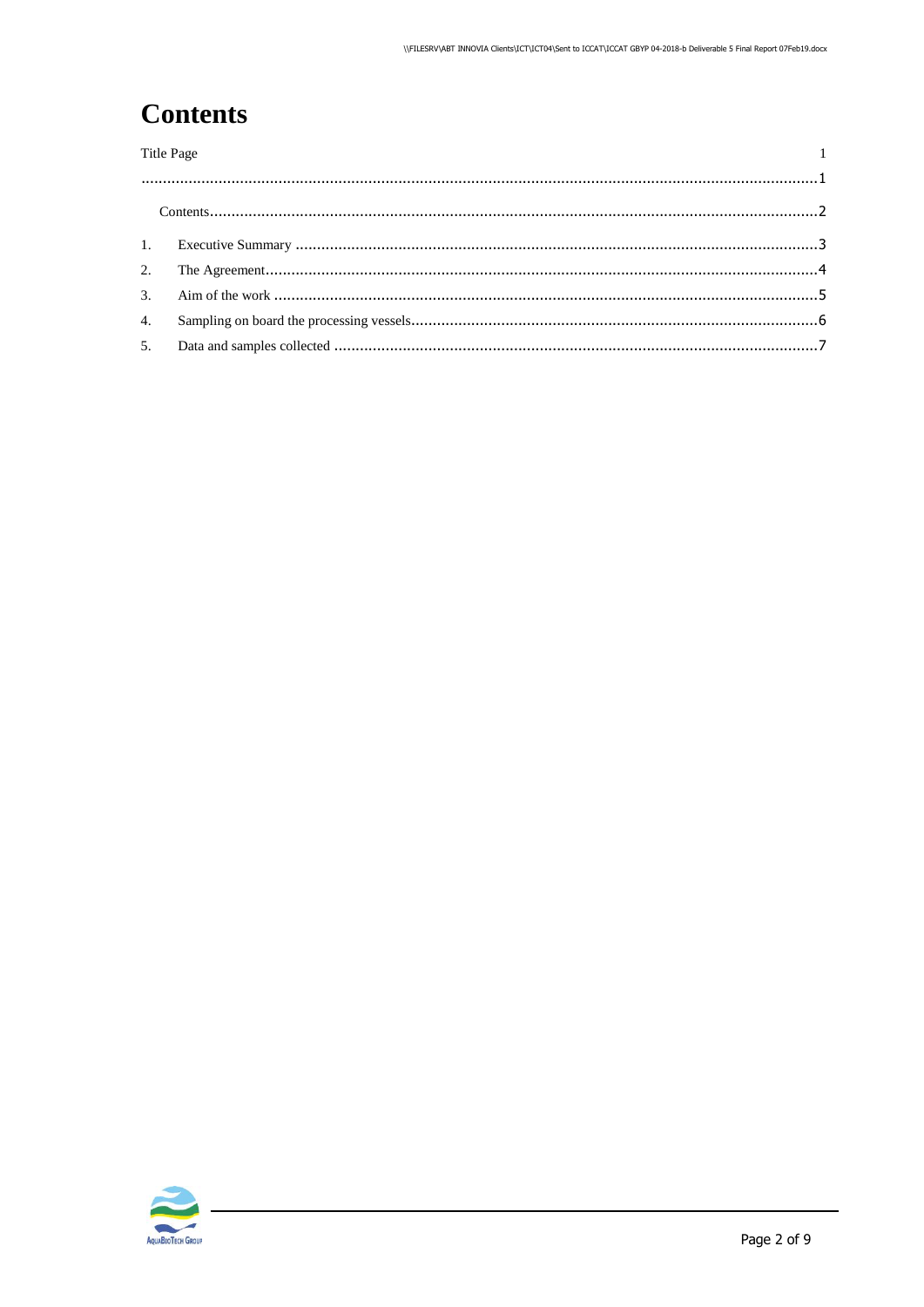## <span id="page-2-0"></span>**1. Executive Summary**

An agreement between ICCAT and AquaBioTech Ltd based in Malta was set up in order to carry out sampling of Atlantic bluefin tuna (BFT) during harvesting of BFT caged in farms in Malta (600 fish in total).

This was carried out in the harvesting period of 2018, and a total of 1127 fish were sampled. BFT were sampled from cages containing the fish from the following areas:

• Western Mediterranean, the Tyrrhenian Sea (TY), and Central Mediterranea Sea, South of Malta (MA).

The BFT sampled varied in size from 125 to 277cm in length (SFL) although over 90% were above 200cm in length.

However, there were significant issues with the collection of otoliths. This was related to the actual harvesting process and the fish processing operations on board the processing vessels, specifically the position where the shot hits the fish in the head and the position of the cut applied to remove the head at the beginning of the processing. This issue had been known about before the start of the work, and a number of fish more than had been requested in the Agreement were sampled on board the processing vessels.

Apart from the biometric data (which includes straight fork length (SFL), curved fork length (CFL), first dorsal length (LD1) and whole weight (RWT)), 726 whole pair or single otoliths were extracted as well as 958 genetic samples (muscle).

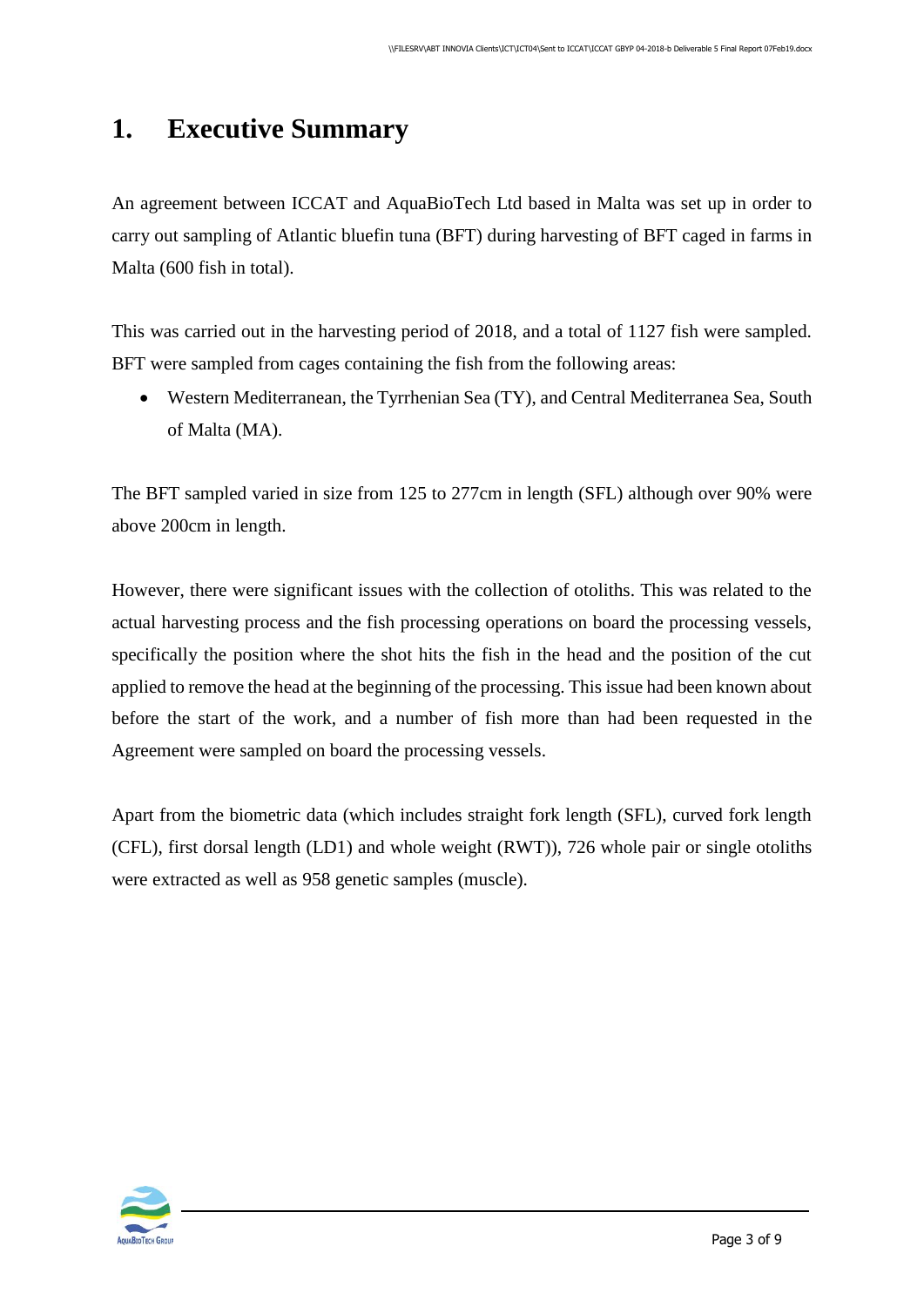## <span id="page-3-0"></span>**2. The Agreement**

As per the following Agreement between ICCAT and AquaBioTech Ltd:

#### **ICCAT short-term contract for biological studies - sampling for adults - (ICCAT GBYP 04/2018-b) of the ICCAT Atlantic-wide research programme on Bluefin tuna (ICCAT GBYP Phase 8).**

AquaBioTech Ltd has the following address in Malta:

• AquaBioTech Ltd, referred to as ABT**,** whose registered office is at 'Central Complex', Triq in-Naggar, Mosta MST1761, Malta.

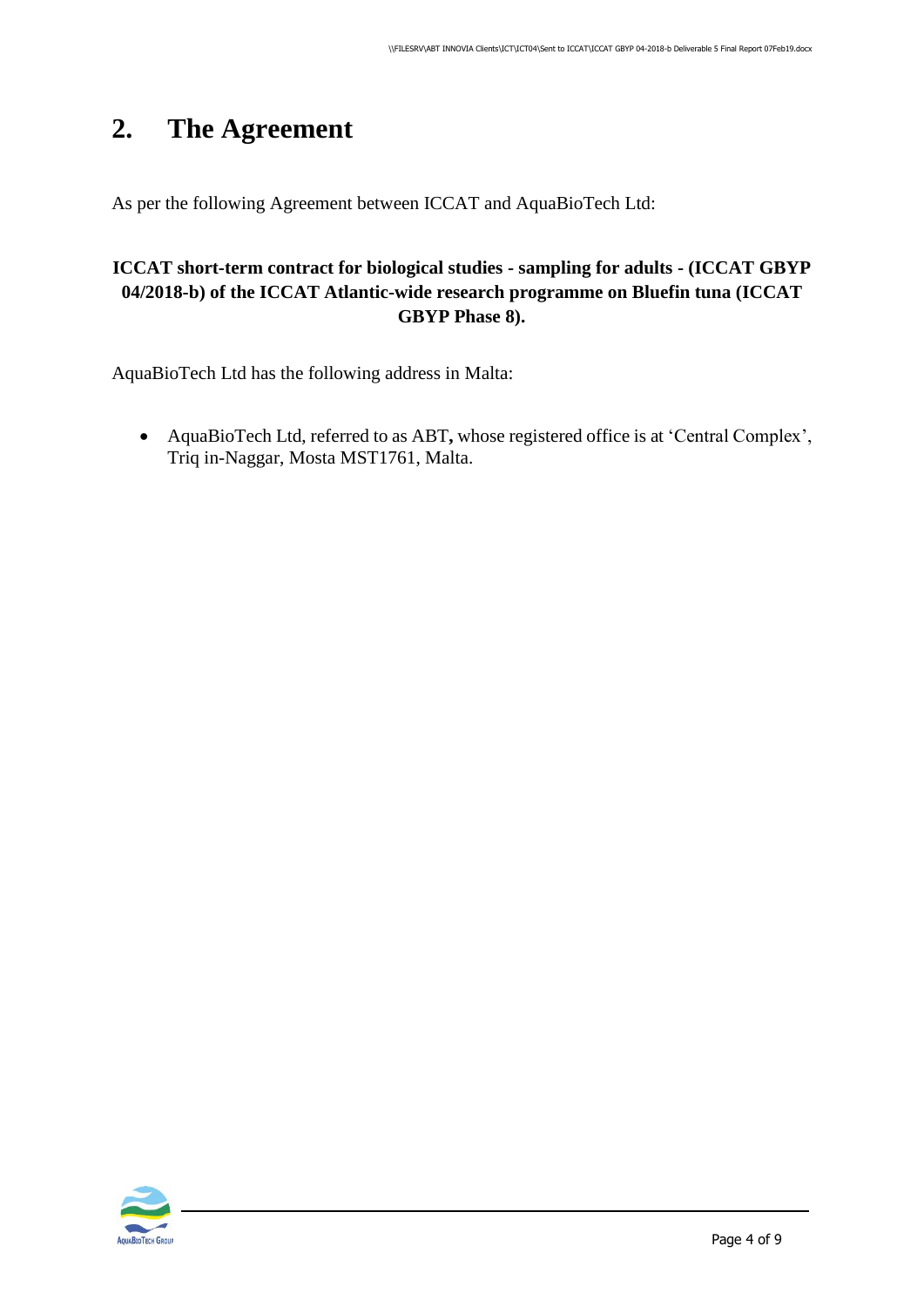## <span id="page-4-0"></span>**3. Aim of the work**

The objective of the Agreement was to obtain adult Atlantic bluefin tuna, *Thunnus thynnus* (BFT) biometric data and samples as follows:

- i) Straight fork length (SFL) in cm.
- ii) Length to the first dorsal  $(LD_1)$  in cm.
- iii) Total weight (round weight, RWT) in kg.
- iv) Sex identification.
- v) Otoliths sampling.
- vi) Tissue sampling for genetic analysis.

The procedures which were followed during the sampling on board the processing vessel and subsequently on the heads were those indicated in the "Appendix 2: SAMPLING PROTOCOLS FOR THE GBYP BIOLOGICAL SAMPLING (Last revised: 18 October  $2016$ ".

The table below indicates the target number of BFT which were required by the Agreement to be sampled during harvesting from each of the farms from fish caught from the following selected areas:

|                | <b>Western Med</b>         | <b>Central Med</b> |  |
|----------------|----------------------------|--------------------|--|
|                | <b>Tyrrhenian Sea (TY)</b> | Malta (MA)         |  |
| Number of fish | 300                        | 300                |  |

Full cooperation was provided by the farms and their operators during the sampling of BFT and subsequent storage and handling.

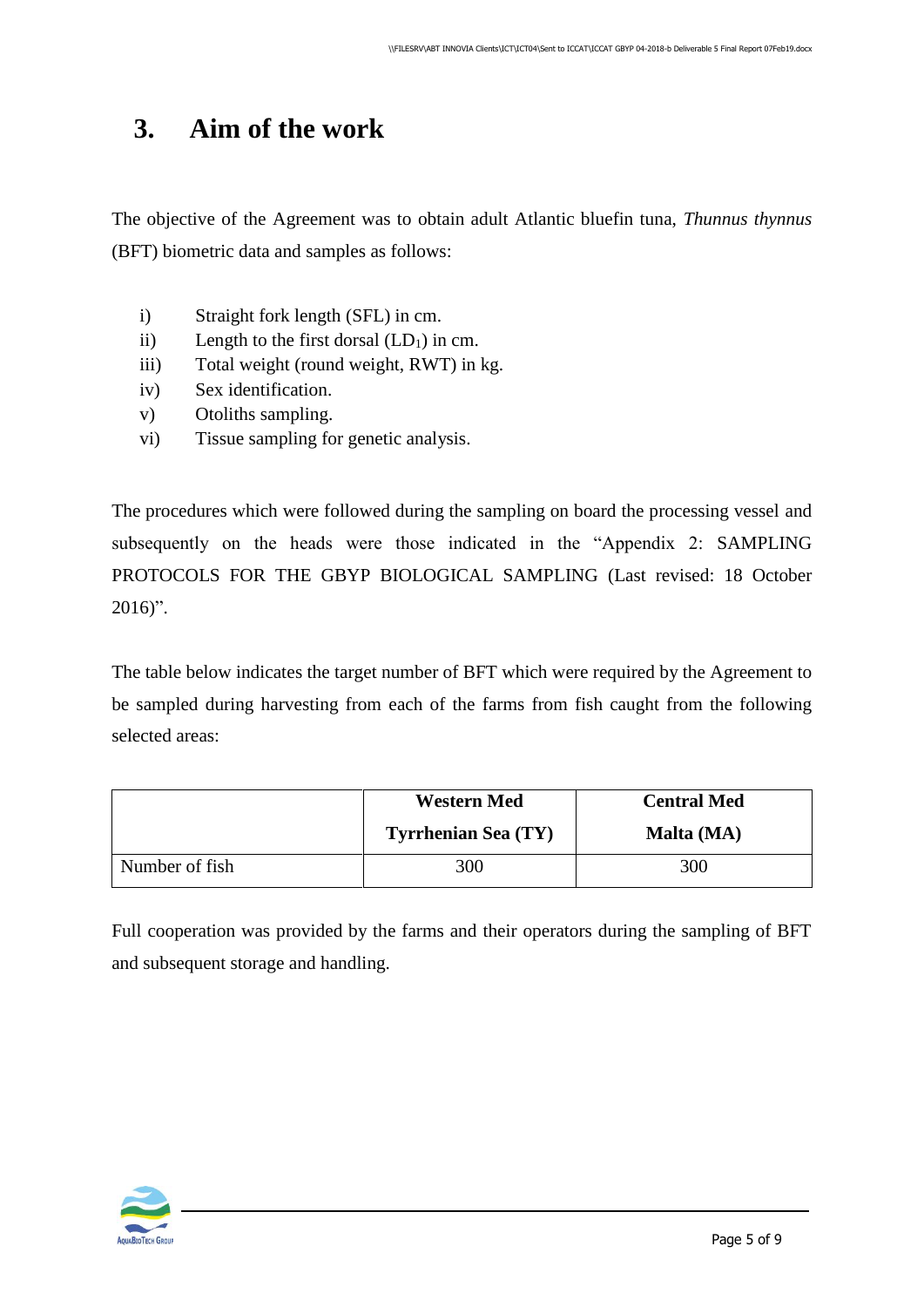## <span id="page-5-0"></span>**4. Sampling on board the processing vessels**

Biometries of BFT and collection of BFT heads was carried out on board the processing vessels working in conjunction with the harvesting activies being carried out by each of the BFT farms.

The actual process of harvesting starts when the BFT are first shot in the cages, lifted out of the water and taken to the processing vessel in groups (not individually) whereby they are subsequently processed by the crew.

The first step on board the processing vessel normally involves weighing of the fish, followed by cutting off of the head and tail followed by further cutting into loins or fillets after which they are then frozen.

Biometries and tagging of heads was carried out before the fish heads were cut off. The SFL, CFL and LD1 of each fish were taken, each head tagged individually and the weight of each fish recorded prior to the whole fish moving on to the next part of the processing (which involved cutting off of the head and tail). Tagged heads were then separated from untagged heads and collected in large bags which were also labelled individually.

The large bags containing the sampled heads were then taken by the farm operators and stored in designated -20<sup>o</sup>C reefers.

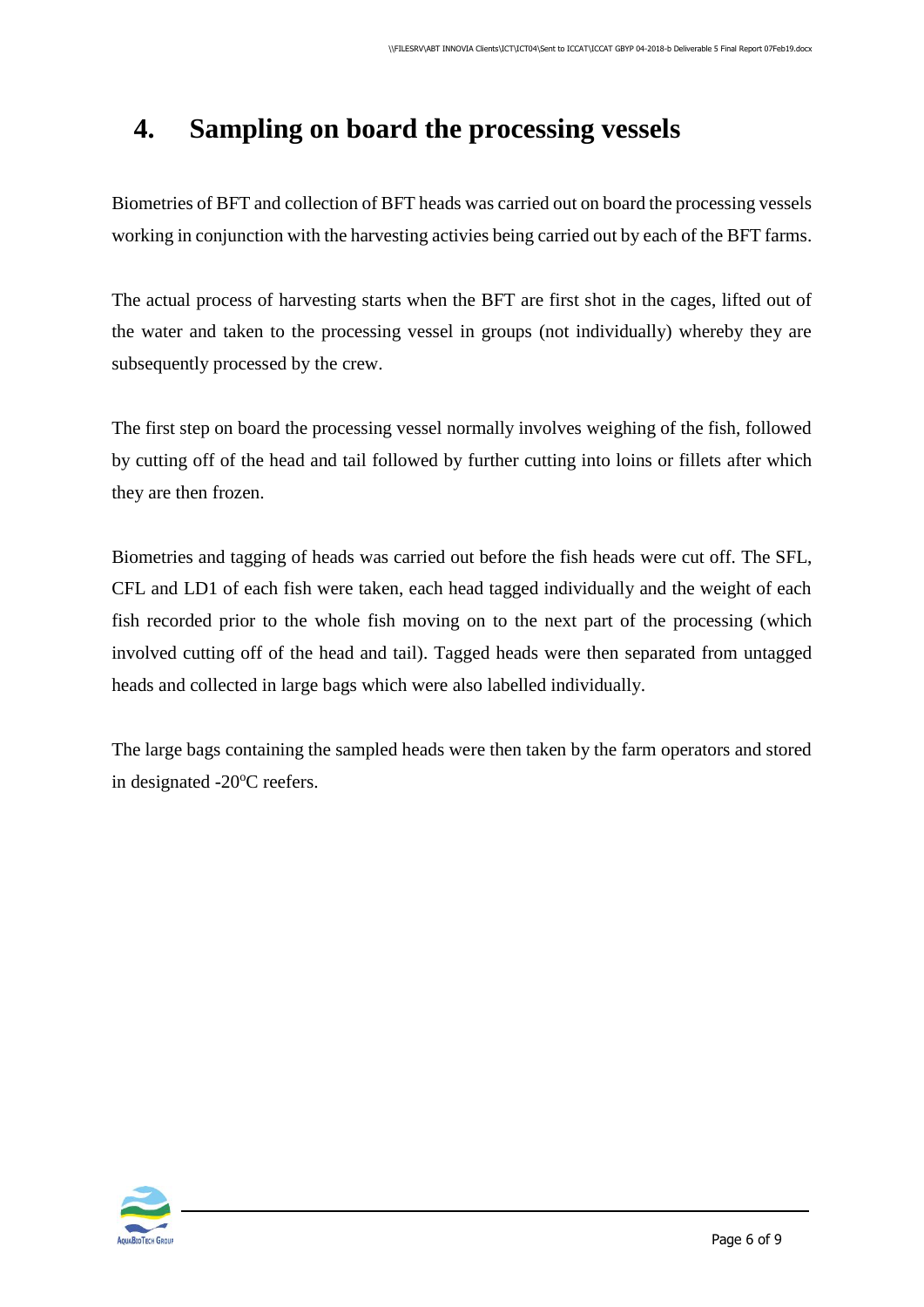## <span id="page-6-0"></span>**5. Data and samples collected**

Samples were taken from fish caught in the Tyrrhenian Sea and Central Mediterranea Sea. Consequently, data and samples were collected from BFT caught during the purse seine fishing season in the following areas:

- Western Mediterranea, Tyrrhenian Sea (TY),
- Central Mediterranea Sea, South of Malta (MA),

By the end of this period of collection, the following numbers of fish were sampled on board the processing vessel and heads collected for subsequent collection of otoliths/tissue samples for genetic analysis:

|                | <b>Western Med</b>         | <b>Central Med</b> |  |
|----------------|----------------------------|--------------------|--|
|                | <b>Tyrrhenian Sea (TY)</b> | Malta (MA)         |  |
| Number of fish | 516                        | 6 L I              |  |

The Table below summarises the ranges of SFLs and RWTs of the BFT sampled on board the processing vessels, providing the range of each and the average for the whole sampling group:

|            | <b>Western Med</b>         | <b>Central Med</b> |
|------------|----------------------------|--------------------|
|            | <b>Tyrrhenian Sea (TY)</b> | Malta (MA)         |
| $SFL$ (cm) | Range: 136-260             | Range: 125-277     |
|            | Average: 217.3             | Average: 229.4     |
| RWT (kg)   | Range: 59-405              | Range: 65-470      |
|            | Average: 218.4             | Average: 257.8     |

The Figures below summarise the size distribution (SFL) in 10cm length classes of the BFT sampled from each of the areas (Tyrrhenian Sea, TY, South of Malta, MA).

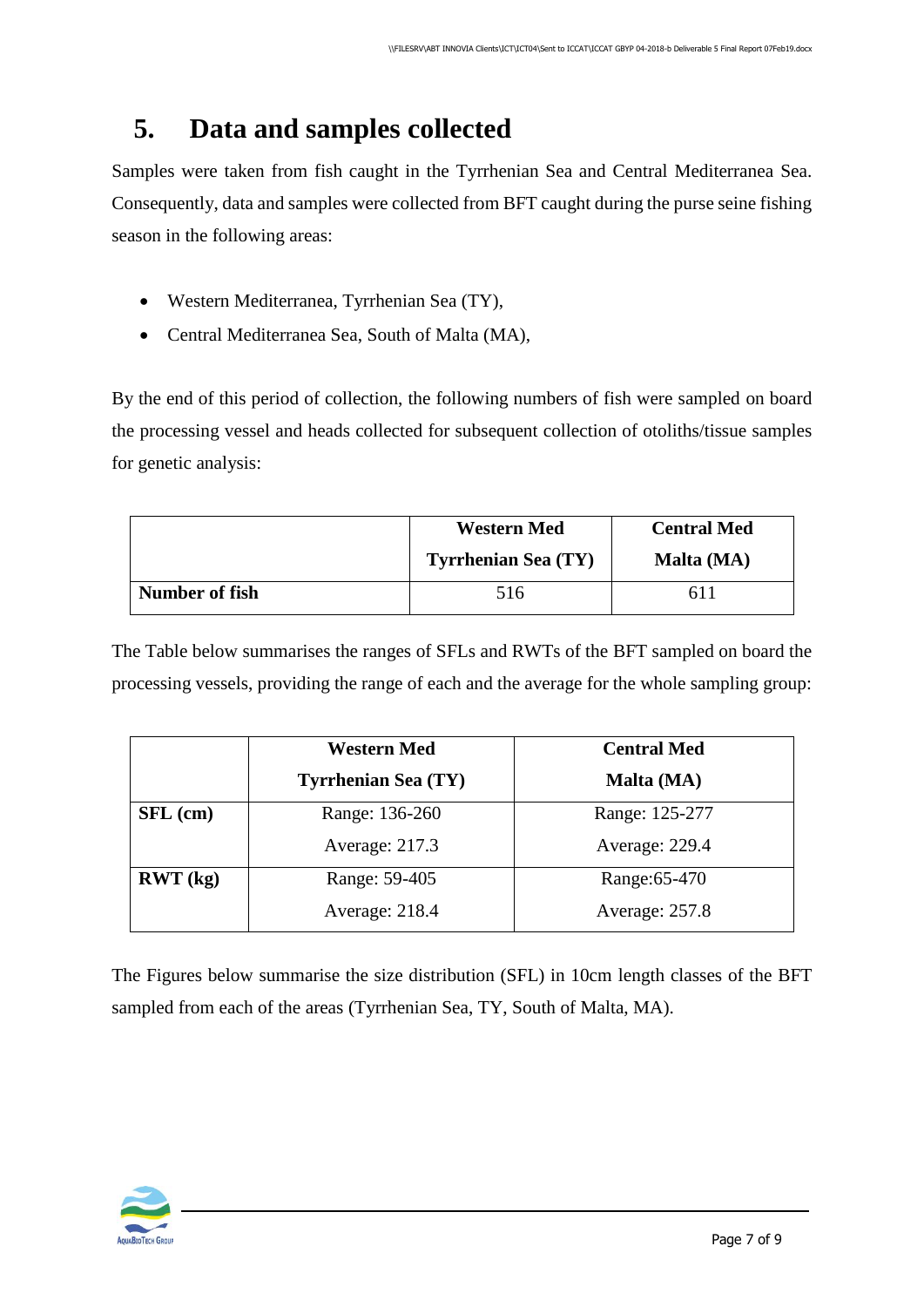



Heads were subsequently defrosted and cut open to enable extraction of otoliths and sampling of muscle for the purpose of genetic analysis.

Collection of otolith/s (pair, single) were problematic in a significant number of heads collected from the farms during the processing of the harvested BFT.